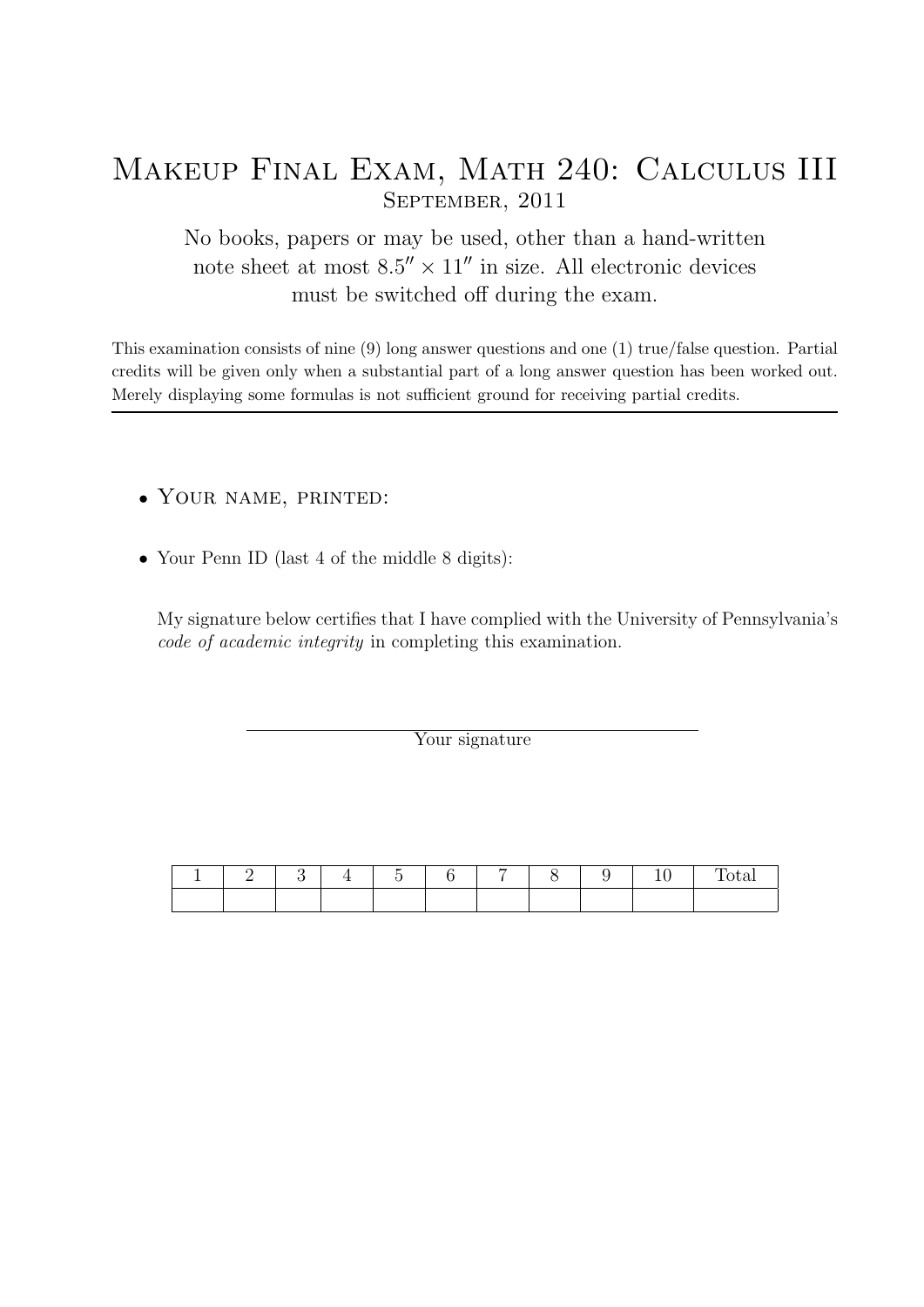$\begin{tabular}{c} Name: \end{tabular}$ 

1. For what values of  $k$  is the following matrix singular?

$$
\left(\begin{array}{ccc}2&-3&1\\2&k&0\\-k&-6&4\end{array}\right)
$$

Ans.  $k =$  \_\_\_\_\_\_\_\_\_.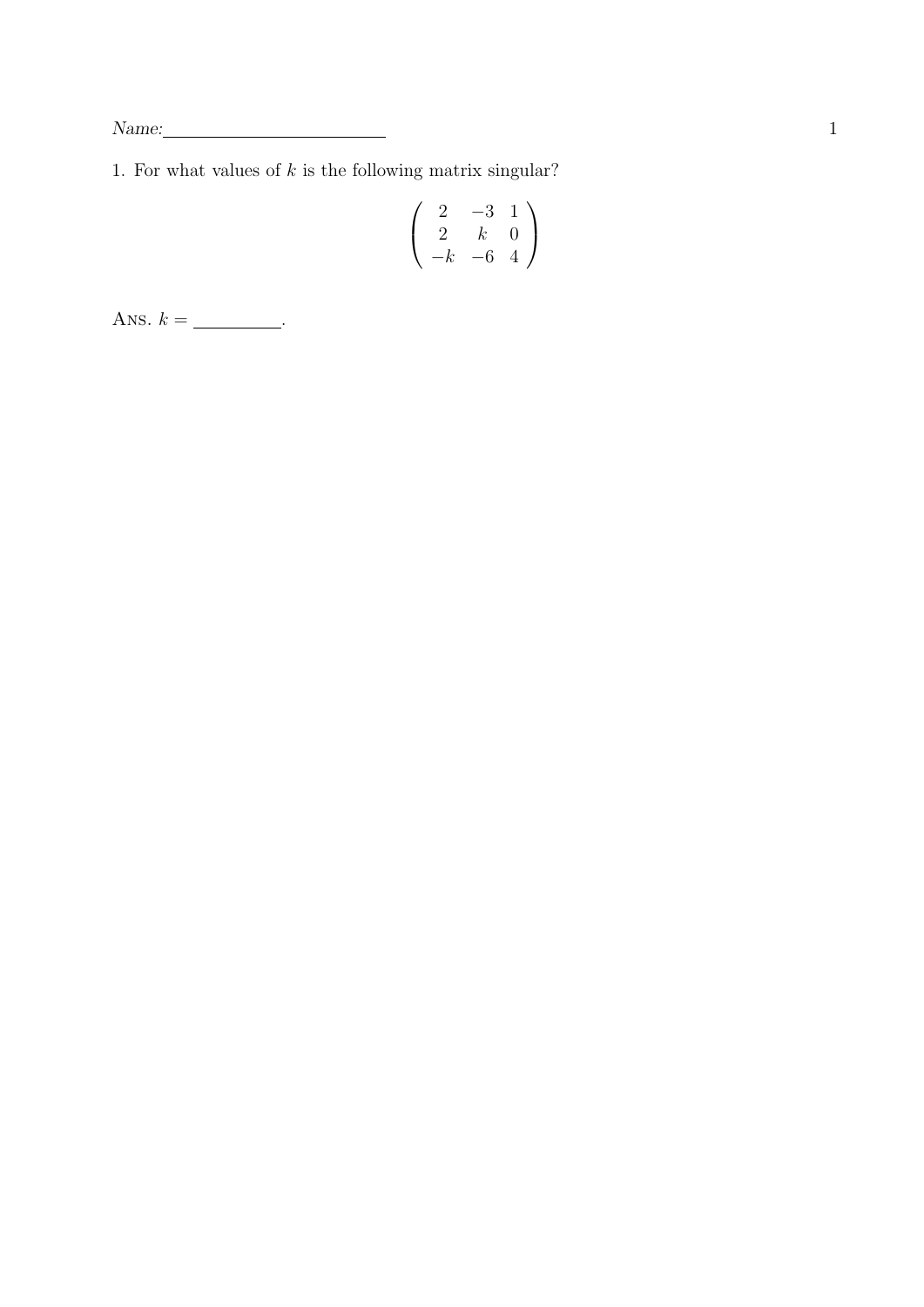2. Consider the following differential equation

$$
\[x(1-x)\frac{d^2}{dx^2} + (3-4x)\frac{d}{dx} - 2\]u(x) = 0.
$$

(a) Find a real number  $\mu$  such that there exists a solution of the form

$$
u(x) = x^{\mu} \cdot \left(1 + \sum_{n \geq 1} a_n x^n\right).
$$

Ans.  $\mu =$  \_\_\_\_\_\_\_\_\_.

(b) For the value of  $\mu$  you found in (a), determine the coefficients  $a_1, a_2, a_3$ .

Ans.  $a_1 = \_$ ,  $a_2 = \_$ ,  $a_3 = \_$ .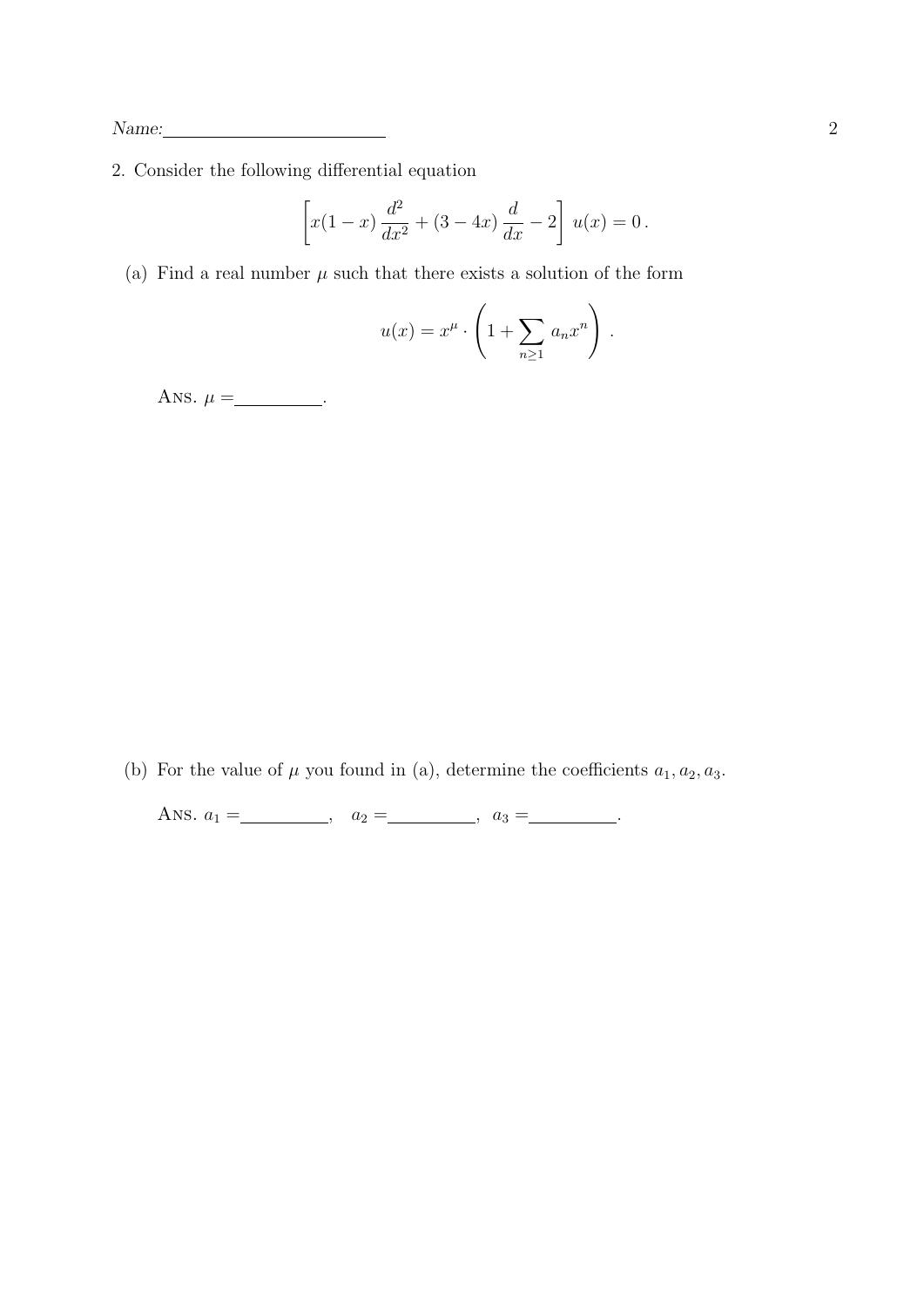$\begin{tabular}{c} Name: \quad \quad \textcolor{red}{\textbf{Name:}} \quad \quad \textcolor{red}{\textbf{3}} \quad \quad \textcolor{red}{\textbf{3}} \quad \quad \textcolor{red}{\textbf{3}} \\ \textcolor{red}{\textbf{13}} \quad \textcolor{red}{\textbf{14}} \quad \textcolor{red}{\textbf{24}} \quad \textcolor{red}{\textbf{3}} \quad \quad \textcolor{red}{\textbf{4}} \quad \quad \textcolor{red}{\textbf{4}} \quad \quad \textcolor{red}{\textbf{5}} \quad \quad \textcolor{red}{\textbf{5}} \quad \quad \textcolor{red}{\textbf{6}} \quad \quad \textcolor$ 

3. Find a solution of the differential equation

$$
\frac{d}{dt}\,\vec{x}(t) = \begin{pmatrix} -1 & 4\\ 1 & -1 \end{pmatrix}\,\vec{x}(t), \qquad \vec{x}(t) = \begin{pmatrix} x_1(t)\\ x_2(t) \end{pmatrix}
$$

which satisfies

$$
\lim_{t \to \infty} \vec{x}(t) = 0 \quad \text{and} \quad x_2(0) = 1.
$$

Ans.  $\vec{x}(t) =$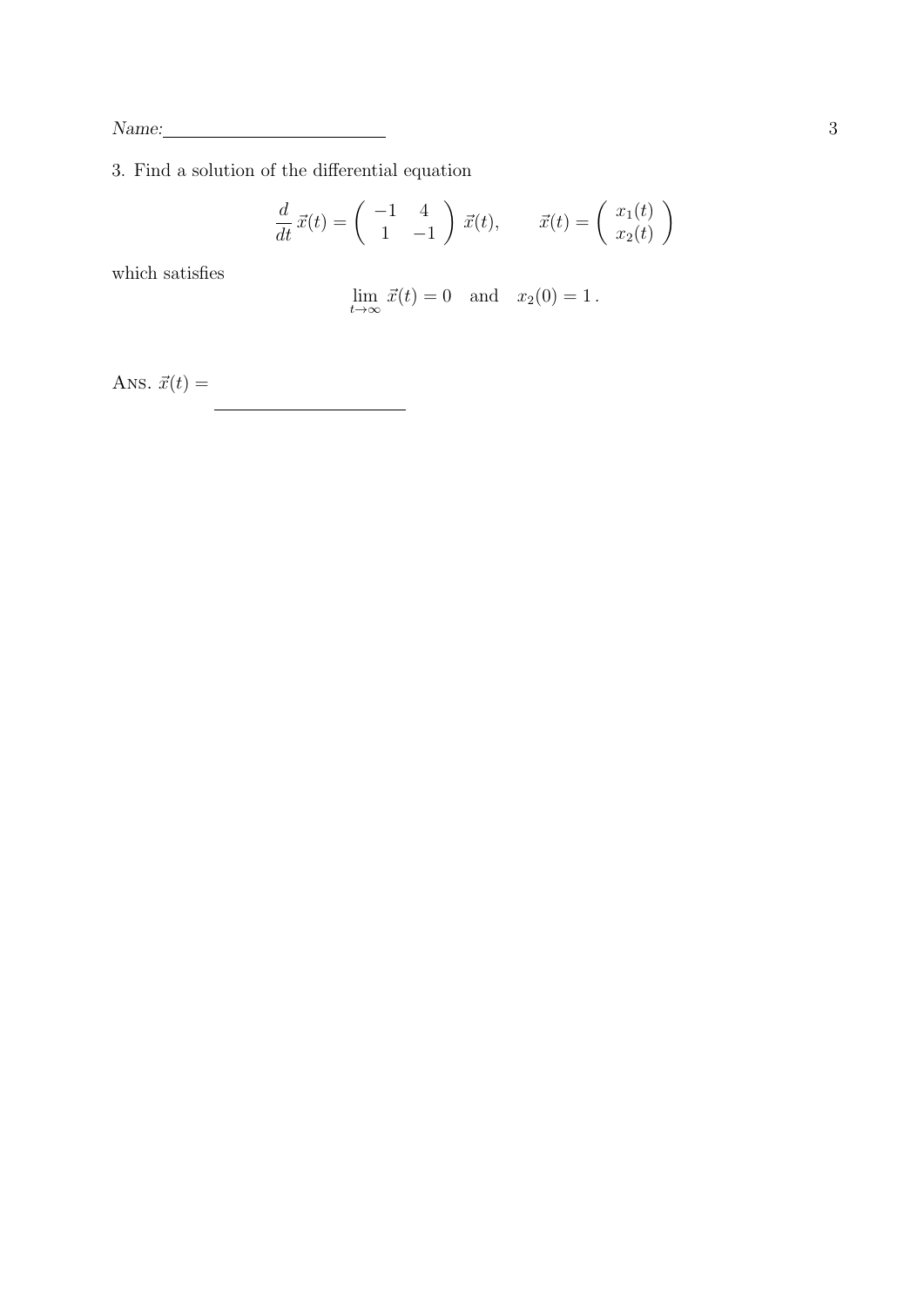$\begin{tabular}{c} Name: \quad \quad \textcolor{red}{\textbf{Name:}} \quad \textcolor{red}{\textbf{1}} \qquad \qquad \textcolor{red}{\textbf{1}} \qquad \qquad \textcolor{red}{\textbf{1}} \qquad \qquad \textcolor{red}{\textbf{1}} \qquad \qquad \textcolor{red}{\textbf{1}} \qquad \qquad \textcolor{red}{\textbf{1}} \qquad \qquad \textcolor{red}{\textbf{1}} \qquad \qquad \textcolor{red}{\textbf{1}} \qquad \qquad \textcolor{red}{\textbf{1}} \qquad \qquad \textcolor{red}{\textbf{1}} \qquad \qquad \textcolor{red}{\textbf{1$ 

4. Let  $A$  be the  $4 \times 4$  matrix.

$$
A = \begin{pmatrix} 1 & 1 & 1 & 1 \\ 1 & -1 & 1 & -1 \\ 1 & 1 & -1 & -1 \\ 1 & -1 & -1 & 1 \end{pmatrix}.
$$

(a) (4 pts) Compute the matrix  $A^2$  and find all eigenvalues of  $A$ 

Ans.  $A^2 =$ 

The eigenvalues of  $A$  are  $\_\_\_\_\_\_\_\_\_\_\_\_\_\_\_\_\_\_\_\_\_\_$ .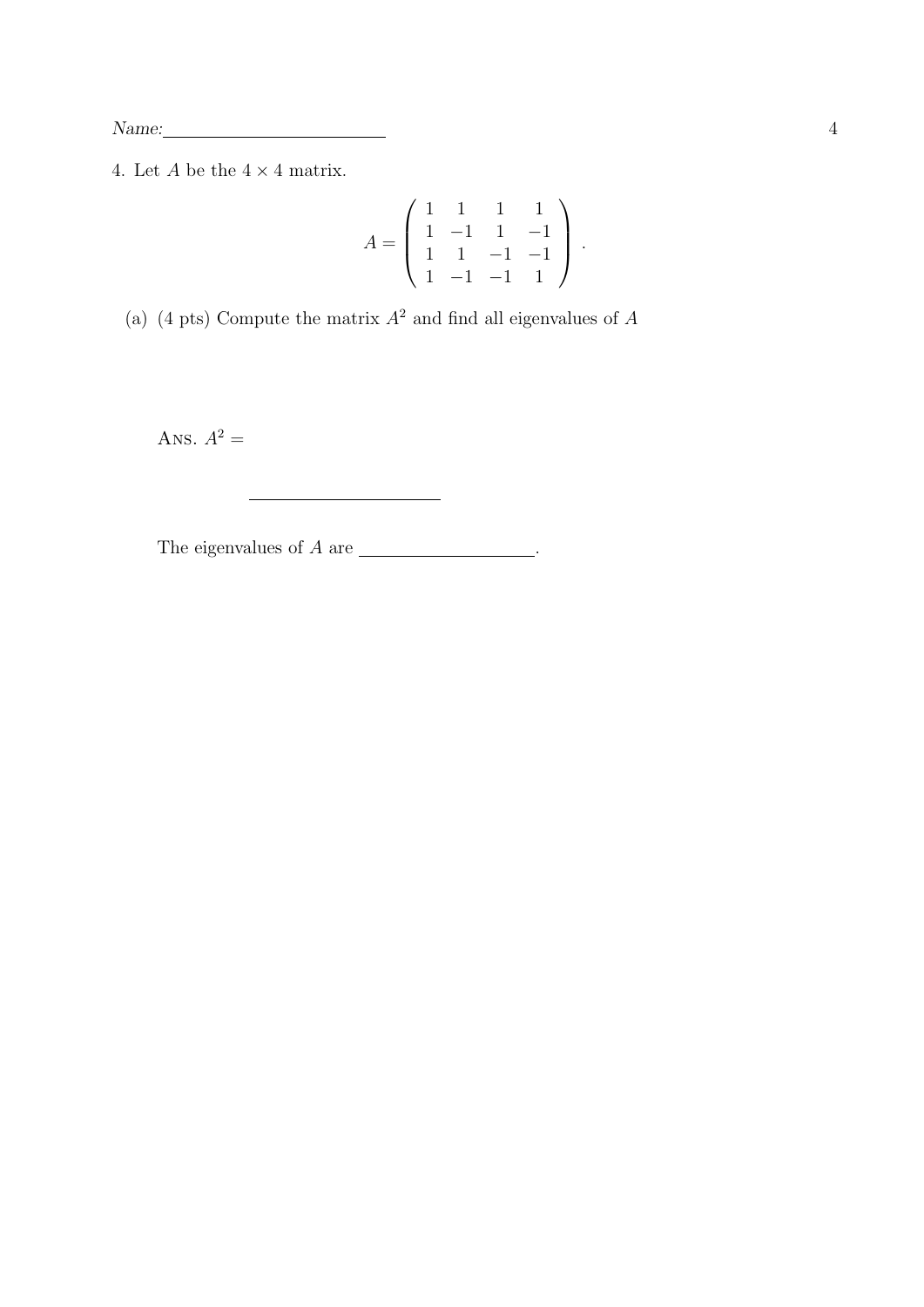(b) (6 pts) Is A diagonalizable? If so, find an invertible matrix C such that  $C^{-1} \cdot A \cdot C$  is a diagonal matrix. If not, explain why such a matrix  $C$  does not exist.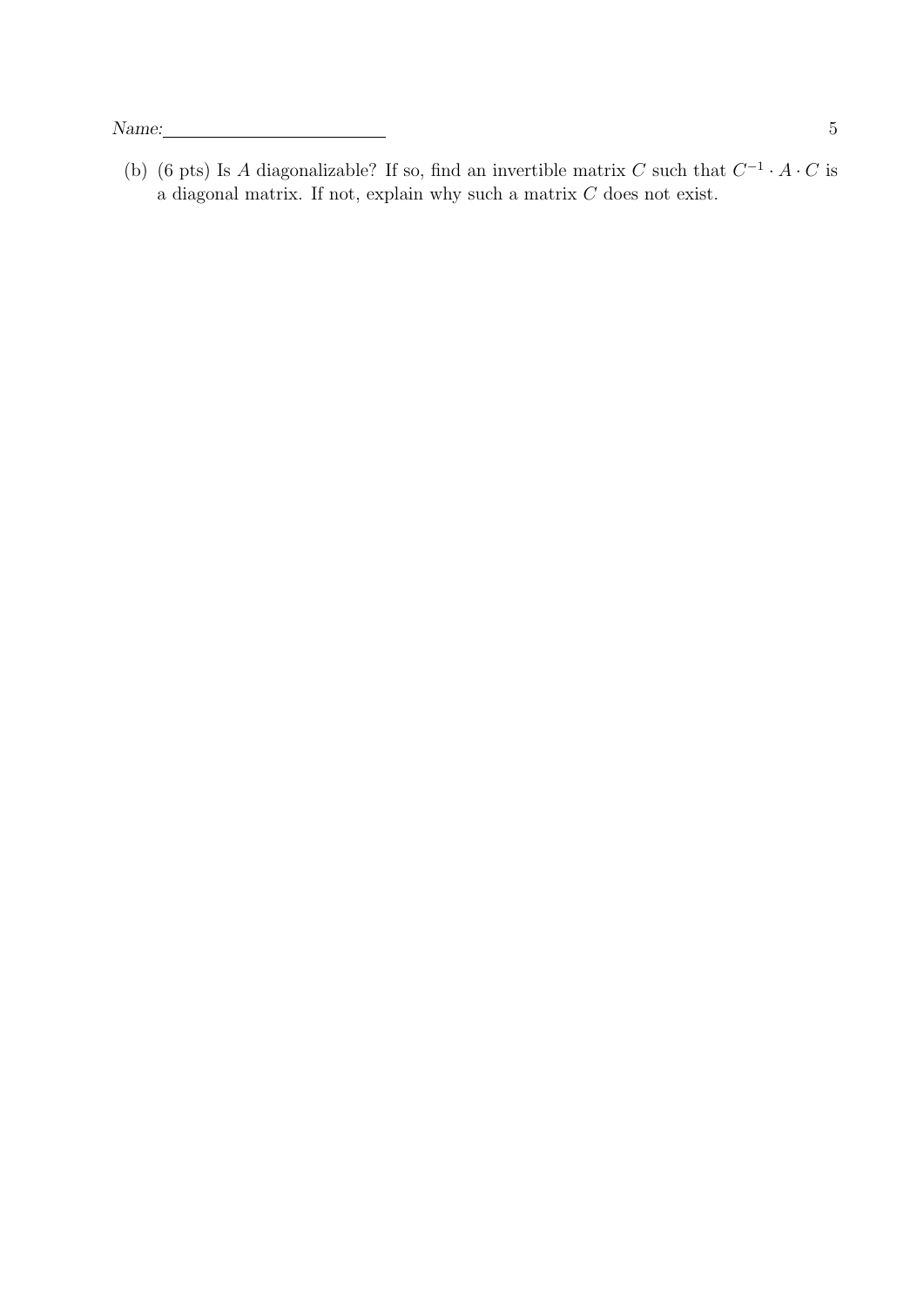5. Let  $D = \{(x, y, z) \in \mathbb{R}^3 \mid 4 \leq x^2 + y^2 + z^2 \leq 9\}$ , the solid region between the sphere of radius 3 and the sphere of radius 2, both centered at the origin. Let S be the boundary of D, consisting of the sphere  $S_3$  of radius 3 and the sphere  $S_2$  of radius 2, both centered at the origin. Orient  $S$  by the unit normal vector field on  $S$  such that

$$
\vec{N}(x, y, z) = \begin{cases} \frac{1}{3}(\vec{x} \cdot \vec{i} + \vec{y} \cdot \vec{j} + z \vec{k}) & \text{if } (x, y, z) \in S_3 \\ -\frac{1}{2}(\vec{x} \cdot \vec{i} + \vec{y} \cdot \vec{j} + z \vec{k}) & \text{if } (x, y, z) \in S_2 \end{cases}
$$

Compute the surface integral

$$
\iint_S x \vec{i} \cdot \vec{N} \, dA,
$$

i.e. the flux of the vector field  $\vec{F}(x, y, z) = x\vec{i}$  through the boundary S of the solid D.

Ans. The surface integral is  $\frac{1}{\sqrt{1-\frac{1}{\sqrt{1-\frac{1}{\sqrt{1-\frac{1}{\sqrt{1-\frac{1}{\sqrt{1-\frac{1}{\sqrt{1-\frac{1}{\sqrt{1-\frac{1}{\sqrt{1-\frac{1}{\sqrt{1-\frac{1}{\sqrt{1-\frac{1}{\sqrt{1-\frac{1}{\sqrt{1-\frac{1}{\sqrt{1-\frac{1}{\sqrt{1-\frac{1}{\sqrt{1-\frac{1}{\sqrt{1-\frac{1}{\sqrt{1-\frac{1}{\sqrt{1-\frac{1}{\sqrt{1-\frac{1}{\sqrt{1-\frac{1}{\sqrt{1-\frac{$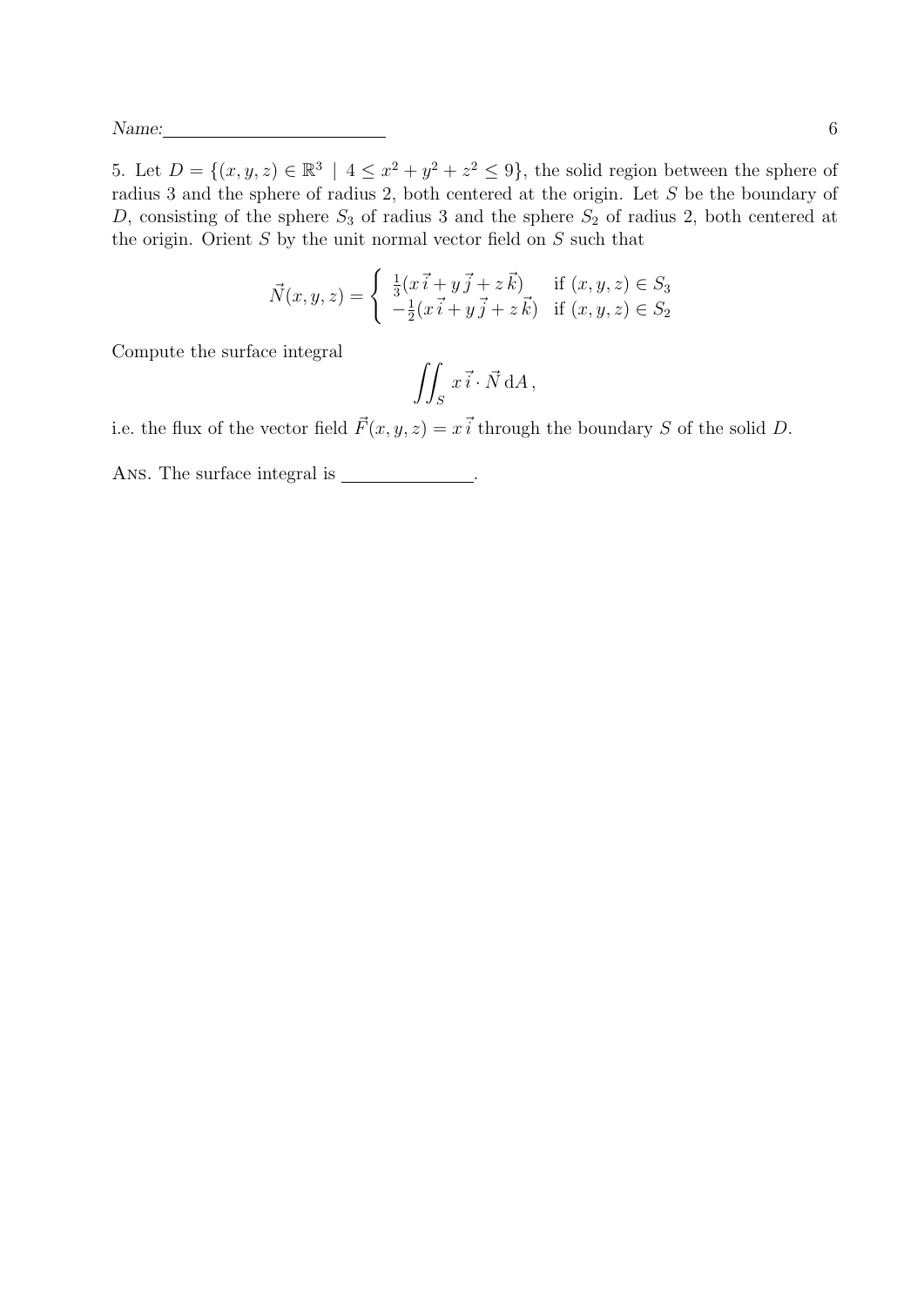6. Let A and B be two  $5 \times 5$  matrices such that  $AB = B^3$  and 4 is an eigenvalue of B, find one eigenvalue of A.

Ans. One eigenvalue of  $A$  is \_\_\_\_\_\_\_\_.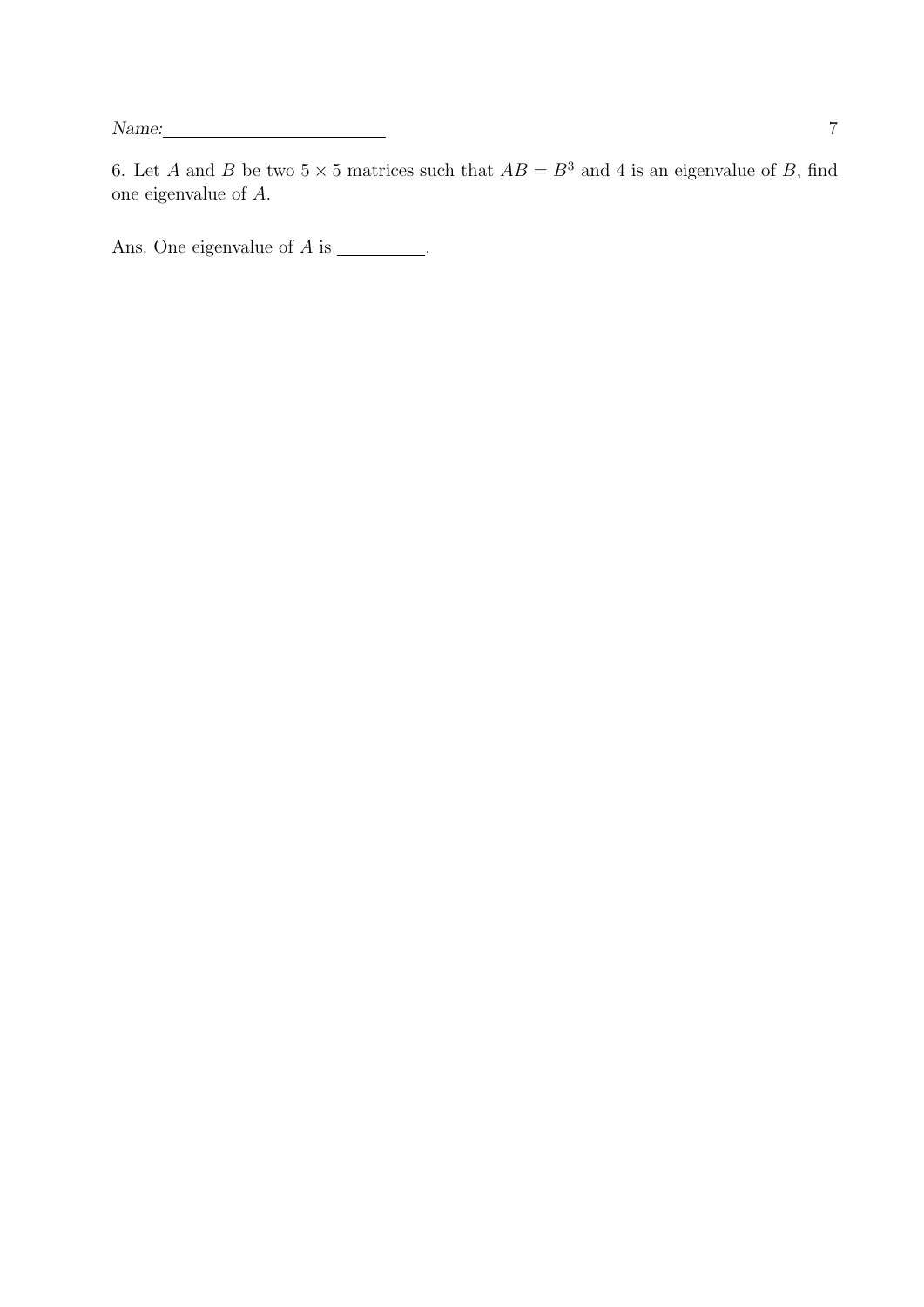7. Find all values of  $r$  such that the following differential equation

$$
2x^2y'' + 4x^2y' + 3y = 0
$$

has a solution of the form  $y = x^r \cdot (1 + \sum_{n=1}^{\infty} c_n(x)^n)$ .

Ans.  $r =$  \_\_\_\_\_\_\_\_\_\_.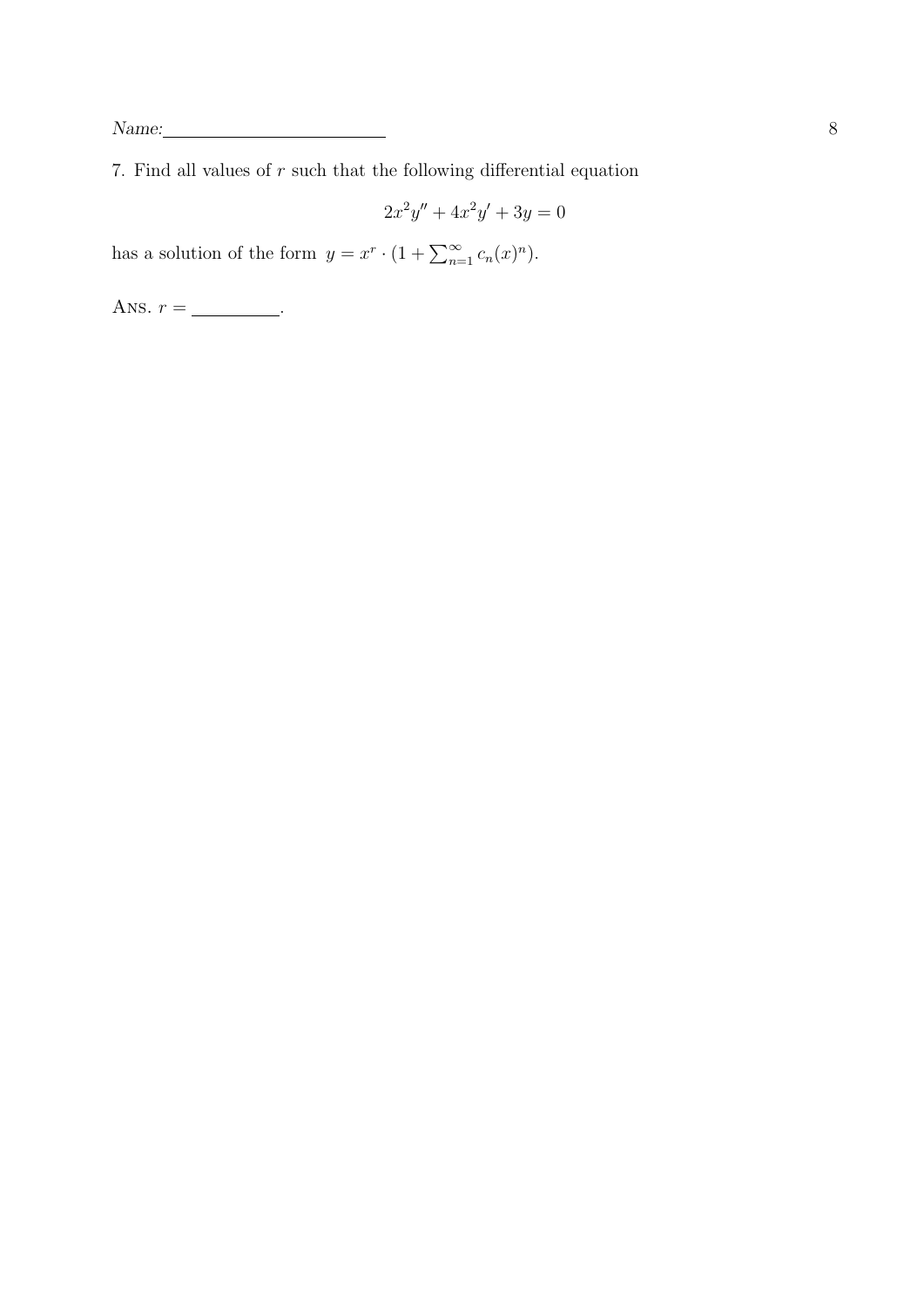8. Find the general solution to the following system of differential equations

$$
\frac{d}{dt}\begin{pmatrix}x_1(t)\\x_2(t)\\x_3(t)\end{pmatrix} = \begin{pmatrix}-2 & 0 & 0\\0 & 3 & 1\\0 & 0 & 3\end{pmatrix} \cdot \begin{pmatrix}x_1(t)\\x_2(t)\\x_3(t)\end{pmatrix}
$$

Ans. 
$$
\begin{pmatrix} x_1(t) \\ x_2(t) \\ x_3(t) \end{pmatrix} =
$$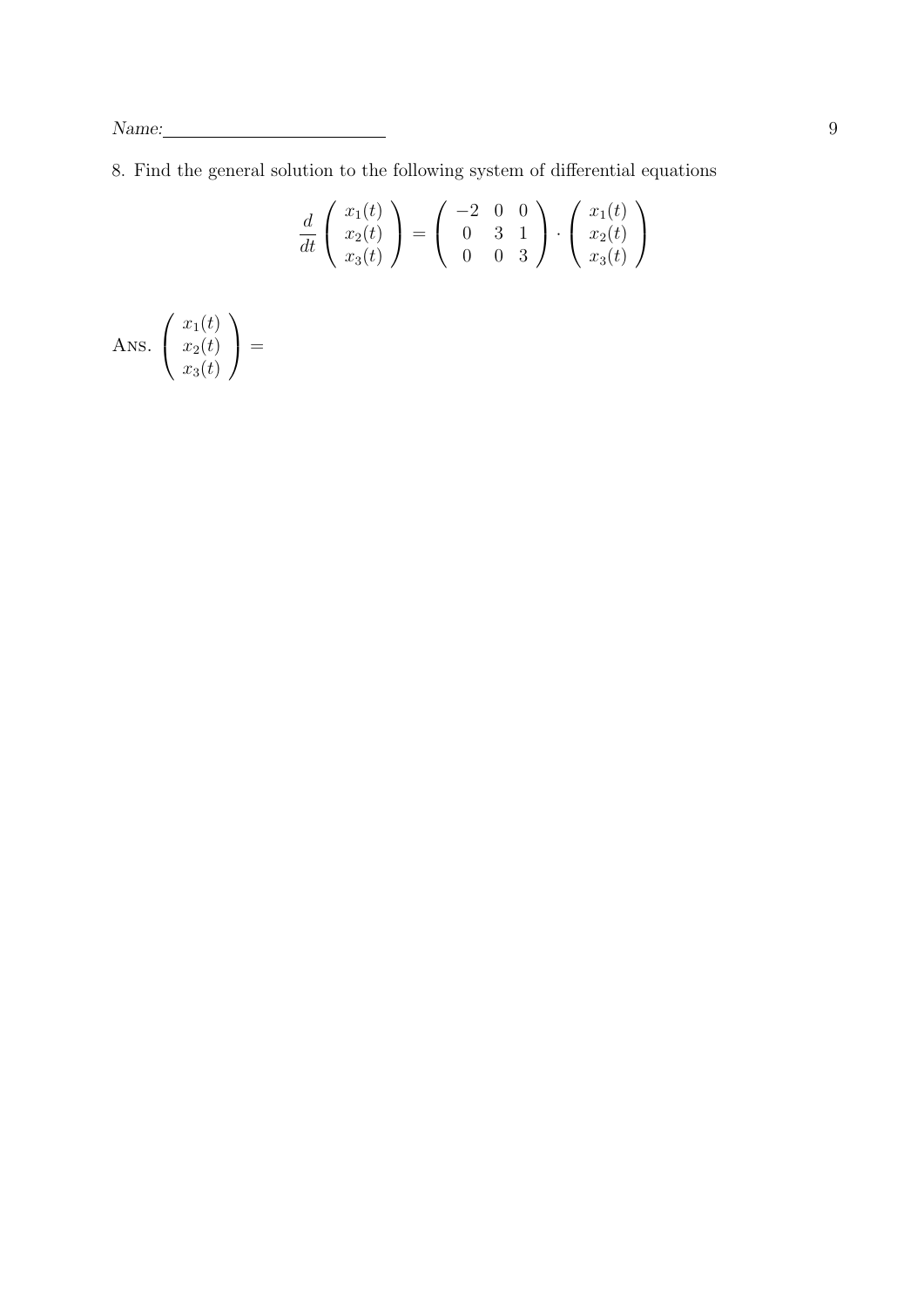9. Let  $S = \{(x, y, z) \in \mathbb{R}^3 \mid x^2 + y^2 + z^2 = 1 \text{ be the unit sphere in } \mathbb{R}^3 \text{ centered about the }$ origin. Orient S by the unit normal vector field  $\vec{N} := x\vec{i} + y\vec{j} + z\vec{k}$  on S. Compute the oriented surface integral

$$
\iint_S \operatorname{curl} \left( \frac{x^3 \vec{i} + y^3 \vec{j} + z^3 \vec{k}}{\sqrt{x^2 + 4y^2 + 9z^2}} \right) \cdot \vec{N} \, dA
$$

Ans. This integral, also written as  $\int$ S  $\text{curl}\left(\frac{x^3\vec{i}+y^3\vec{j}+z^3\vec{k}}{\sqrt{2x^2+y^2\vec{j}+z^2\vec{k}}} \right)$  $\sqrt{x^2+4y^2+9z^2}$  $\setminus$  $\cdot \vec{N}$ d $S$ , is  $\_\_\_\_\_\_\_\_\_\_\_\_\_\.\$